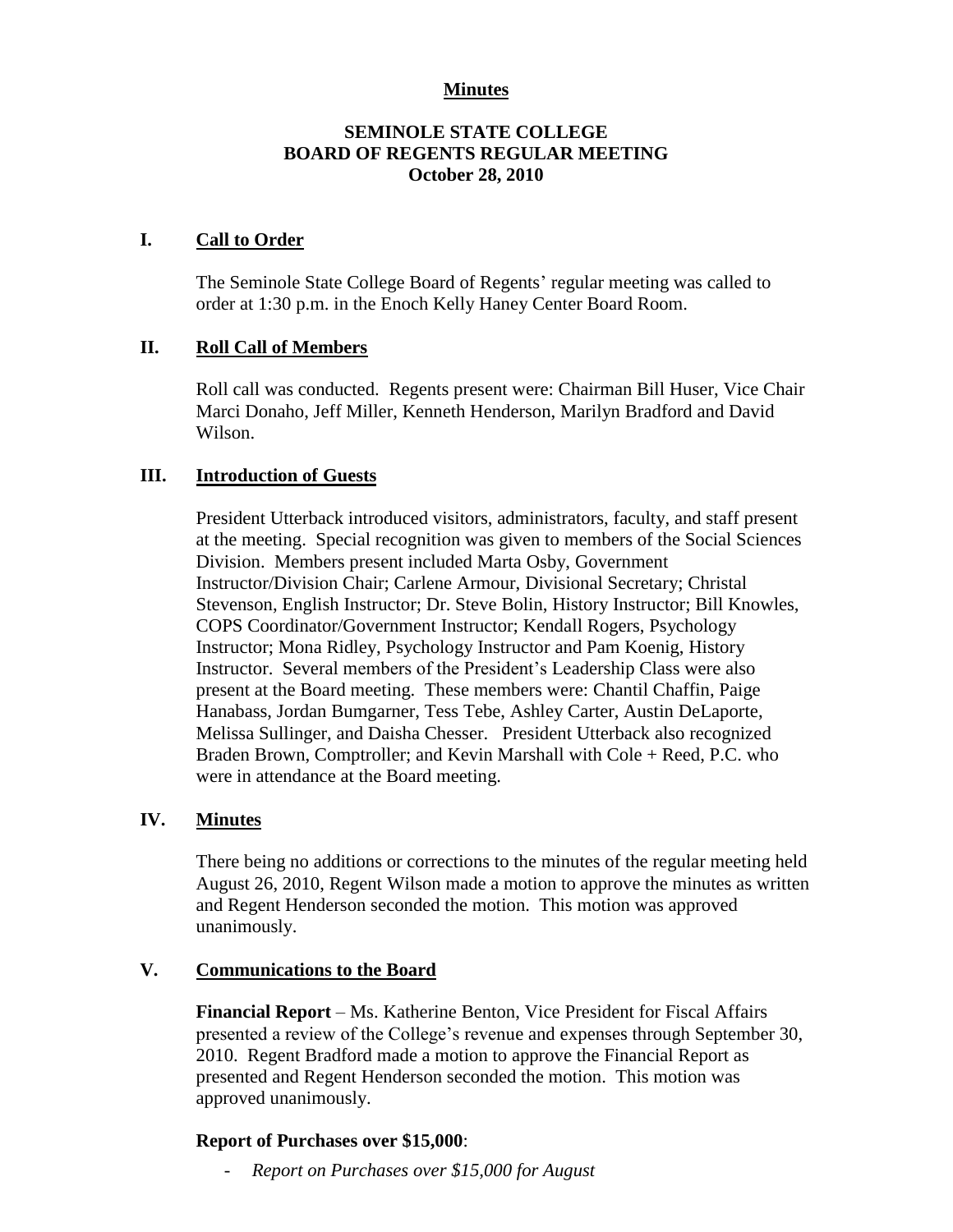**Minutes** SSC Board of Regents Regular Meeting October 28, 2010 Page 2

- o Novell Inc.- \$17,671.00 Yearly License
- o Cengage Learning \$15,606.61 Textbook Rentals
- o Elsevier Health Sciences \$23,096.60 Textbooks
- o McGraw Hill Inc. \$18,779.44 Textbook Rentals
- *Report on Purchases over \$15,000 for September*
	- o Cengage Learning \$56,173.85 Textbooks

#### **VI. Hearing of Delegations**

None

#### **VII. President's Report**

President Utterback discussed items under the President's Report and the Business portion of the agenda by utilizing a PowerPoint presentation. (See enclosed copy of the PowerPoint presentation)

*Personnel Update* – President Utterback updated the Board on personnel changes. These were: Chad Noyes has been hired by Sodexo as the Food Service Director; a resignation letter has been received by Mark Allen, HPER Instructor/Assistant Basketball Coach; Yashanda Scruggs has been transferred to the Health Sciences – Student Support Services as Program Director; Janna Manlapig has been transferred to the Health Sciences – Student Support Services Program as Adviser; Shelly Watson has been transferred to the Employment Readiness Program as Director; and Michael Schnell has been transferred to the GEAR UP Program as the Education Technology Specialist. The President explained that some of these transfers were due to unsuccessful bids for Federal grant funding in 2010.

*Campus Activities* – President Utterback told the Board about several activities on campus. These included: the Student Government Association has elected new officers: Kailyn Parker is President, Christina Davalos-Gonzales is Vice President and Lynette Gomez is Secretary; the President's Leadership Class visited the Oklahoma Heritage Museum and the University of Central Oklahoma's ropes course; Sister Rosemary and Reggie Whitten visited campus and spoke on the 'Pros for Africa' project; the Seminole Chamber of Commerce honored two SSC employees, Kelli McBride as named Educator of the Month and Linda Moore as Staff Member of the Month; the Seminole State College Educational Foundation held its annual Coates-Keisel Classic and raised over \$17,000; former SSC President Dr. Jim Cook was inducted into the Oklahoma Higher Education Hall of Fame; U.S. Congressional Candidates for the 5<sup>th</sup> District held a political forum on campus; President Utterback updated the Board on fall SSC sports: tennis and volleyball; and Regent Bill Huser and Mechell Downey attended the Association of Community College Trustees annual conference in Toronto, Ontario Canada. President Utterback informed the Board that the State Regents will be holding an REP event on November  $16<sup>th</sup>$  and the Ben and Bonnie Walkingstick Student Services Center Dedication Ceremony will be held on November 30<sup>th</sup>.